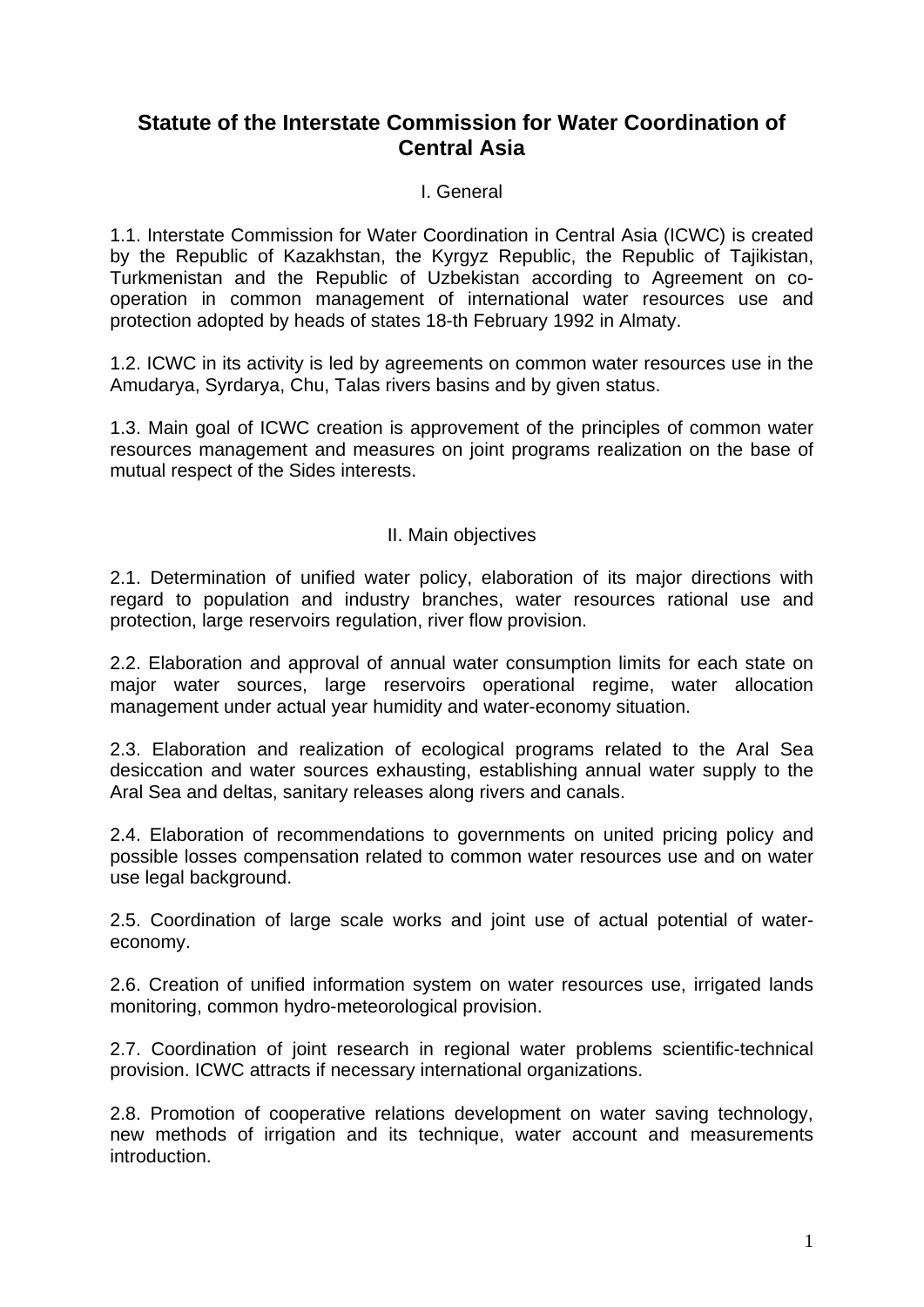2.9. Elaboration common programs on emergency situation and natural disasters prevention.

## III. Structure and activity

3.1. ICWC consists of water-economic organizations' leaders.

3.2. ICWC meetings are held quarterly and if necessary on the one side initiative under chairmanship of the appropriate representatives in the appropriate capital.

3.3. Each ICWC-member has "veto" right on decision considered.

3.4. ICWC creates executive bodies and provide their financing on the parity principle with share participation of each country and creates special interstate investment funds for work joint financing.

3.5. ICWC provides necessity of its decisions implementation for all water consumers and water users of all countries-founders.

3.6. BWOs annually elaborate releases to the Aral Sea. Thrown volume of water can not be used for other purposes. Water conveyance to the Aral Sea and the deltas is executed under permanent ICWC control and is a subject considered at each ICWC meeting.

## IV. Executuve bodies

4.1. ICWC executive and control bodies are BWOs "Amudarya" and "Syrdarya".

4.2. BWOs provide established limits in the rivers basins. They operate waterintakes, hydrostructures, reservoirs of common use, canals and other objects under strict observance to ecologic requirements.

4.3. ICWC charged BWOs to elaborate the programs of scientific-research and design works on water resources use and protection in the Aral Sea basin and provides their fulfillment.

4.4. BWOs have juridical rights, stamps, bank accounts and act according to their status.

## V. ICWC rights and obligations

5.1. ICWC approves water-intake limits from interstate water sources (with division on growing and non-growing periods) with regard to foreseen water situation and established releases volume to the Aral Sea and deltas. It also consideres and makes decisions on water-intake limits correction according to water situation.

5.2. ICWC permits to BWOs to make water-intake operative correction within the established limits.